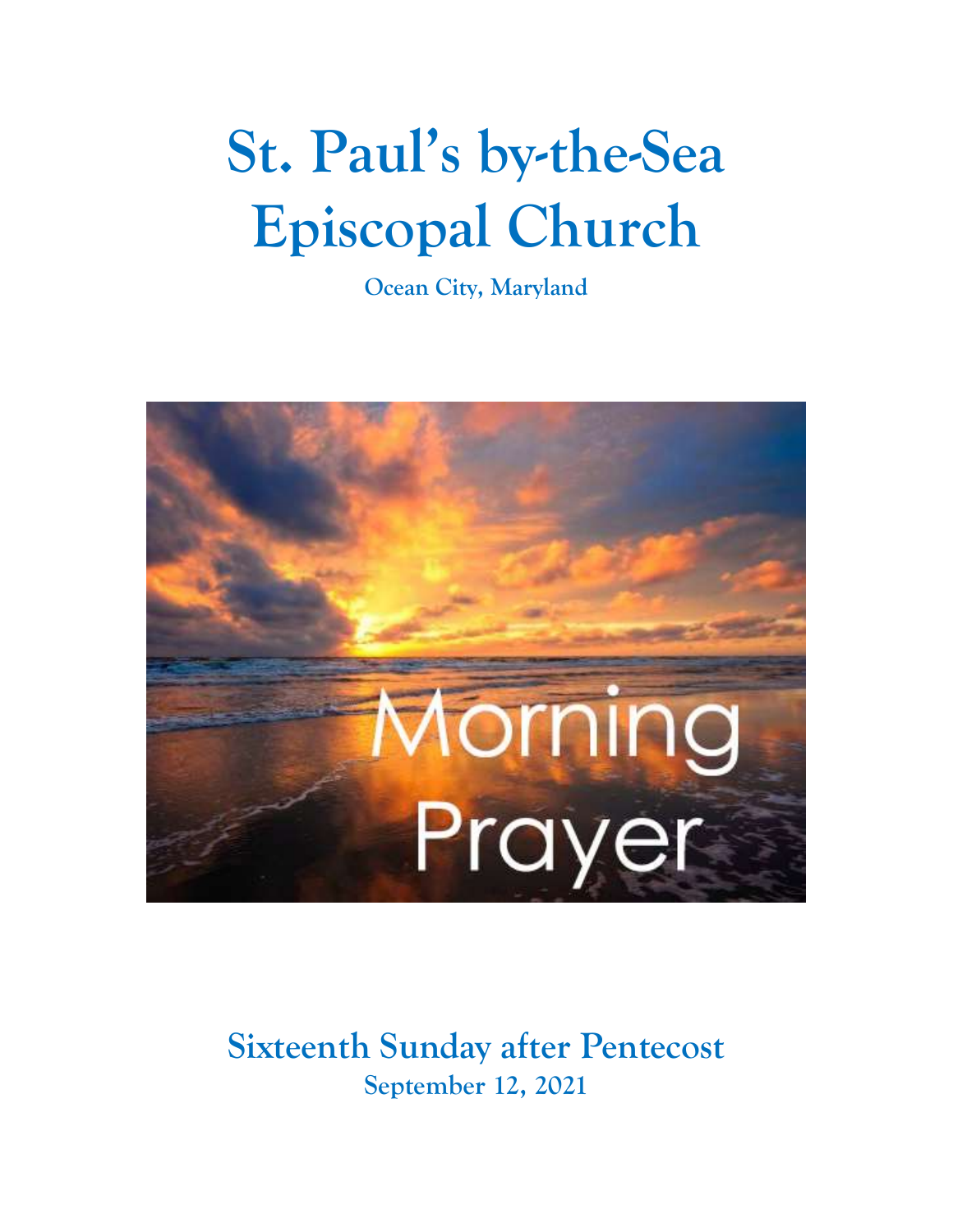## **A Service of Morning Prayer Rite II**

*Welcome to St. Paul's by-the-Sea. Today we are worshipping according to the Order for Daily Morning Prayer Rite II, led by our Licensed Worship Leaders. We are pleased to welcome the Rev. Mark Jefferson of Virginia Theological Seminary.*

*Today is the Sixteenth Sunday after Pentecost. Enjoy the service and thank you for worshipping with us.*

#### **Opening Hymn** Hymnal 525

1 The Church's one foundation is Jesus Christ her Lord; she is his new creation by water and the word: from heaven he came and sought her to be his holy bride; with his own blood he bought her, and for her life he died.

2 Elect from every nation, yet one o'er all the earth, her charter of salvation, one Lord, one faith, one birth; one holy Name she blesses, partakes one holy food, and to one hope she presses, with every grace endued.

3 Though with a scornful wonder men see her sore oppressed, by schisms rent asunder, by heresies distressed; yet saints their watch are keeping, their cry goes up, "How long?" and soon the night of weeping shall be the morn of song.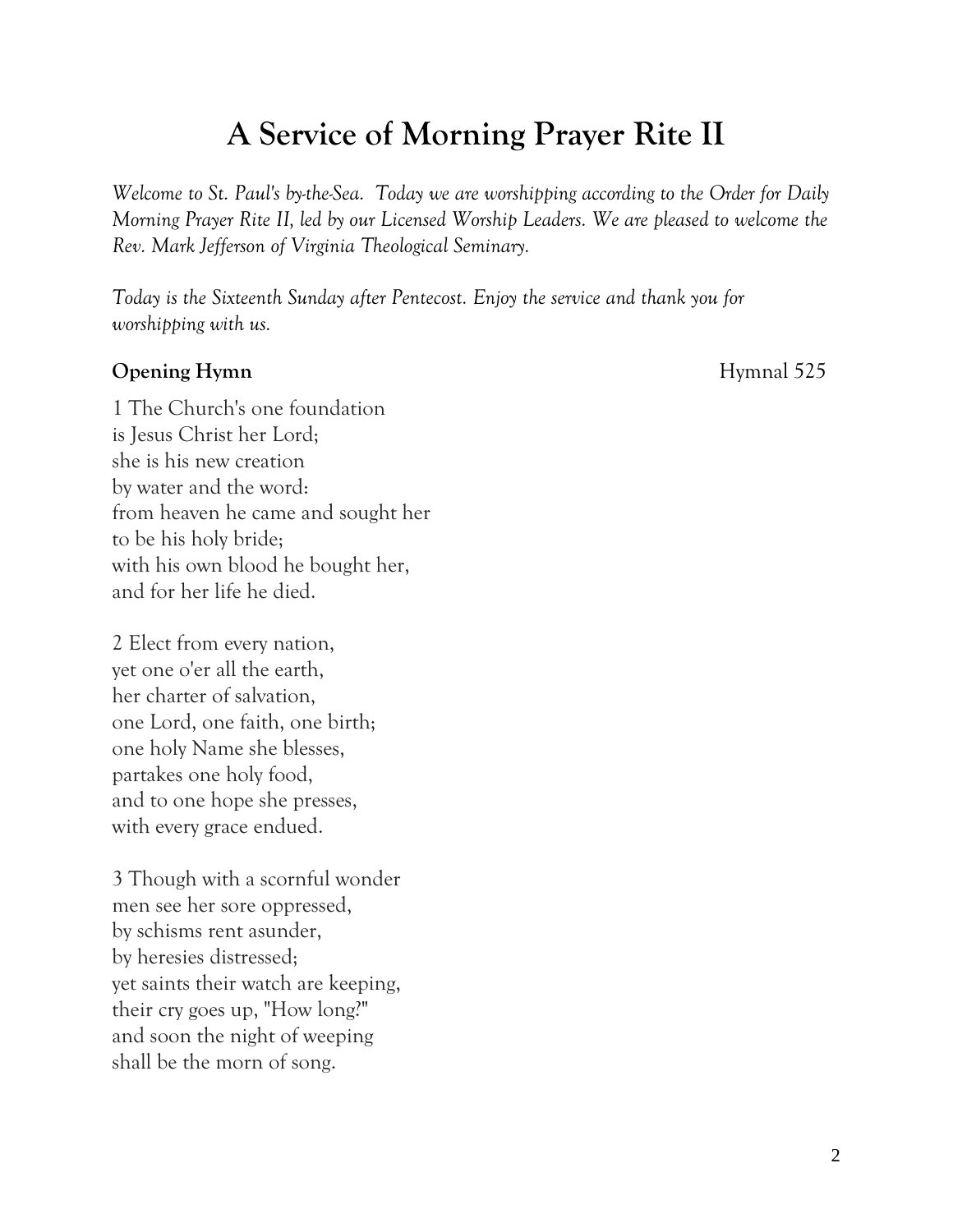4 Mid toil and tribulation, and tumult of her war she waits the consummation of peace for evermore; till with the vision glorious her longing eyes are blessed, and the great Church victorious shall be the Church at rest.

5 Yet she on earth hath union with God, the Three in One, and mystic sweet communion with those whose rest is won. O happy ones and holy! Lord, give us grace that we like them, the meek and lowly, on high may dwell with thee.

#### **THE GATHERING OF THE FAITHFUL**

#### **Opening Sentences** BCP p. 78

*The Officiant(s) begin the service:*

Let the words of my mouth and the meditation of my heart be acceptable in your sight, O Lord, my strength and my redeemer. *Psalm 19:14*

#### **Confession of Sin** BCP p. 79

*The Officiant says to the people*

Let us confess our sins against God and our neighbor.

*Silence may be kept.*

*Officiant and People together, all kneeling* Most merciful God, we confess that we have sinned against you in thought, word, and deed, by what we have done, and by what we have left undone.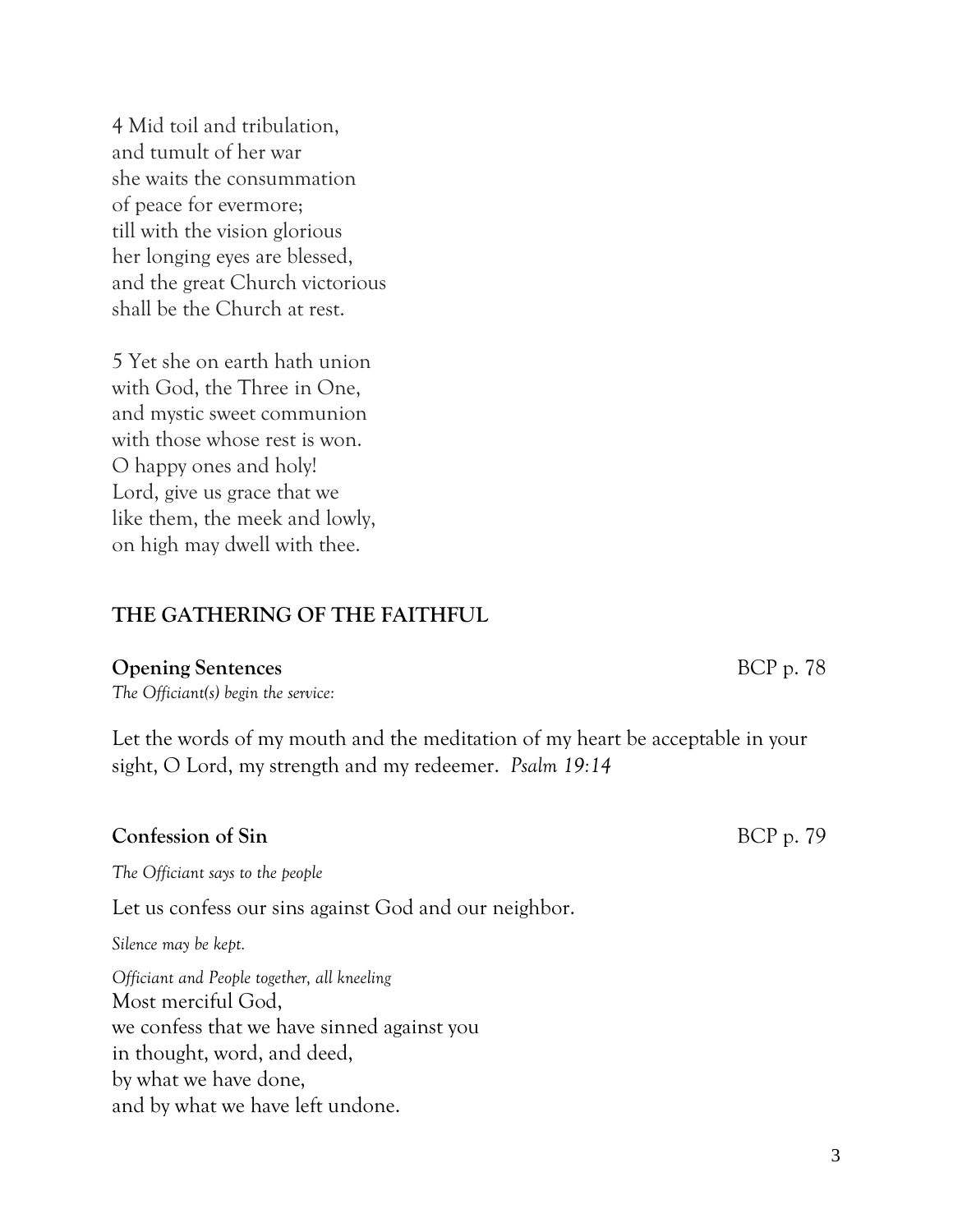We have not loved you with our whole heart; we have not loved our neighbors as ourselves. We are truly sorry and we humbly repent. For the sake of your Son Jesus Christ, have mercy on us and forgive us; that we may delight in your will, and walk in your ways, to the glory of your Name. *Amen*.

*The Officiant, kneeling, says* Almighty God have mercy on us, forgive us all our sins through our Lord Jesus Christ, strengthen us in all goodness, and by the power of the Holy Spirit keep us in eternal life. *Amen***.**

#### **The Invitatory and Psalter** BCP p. 80

*All stand*

*Officiant* Lord, open our lips. *People* And our mouth shall proclaim your praise.

*Officiant and People* Glory to the Father, and to the Son, and to the Holy Spirit: as it was in the beginning, is now, and will be for ever. Amen. Alleluia.

*On other Sundays and weekdays* The mercy of the Lord is everlasting: Come let us adore him.

*Psalm 100*

Be joyful in the Lord, all you lands; \* serve the Lord with gladness and come before his presence with a song.

Know this: The Lord himself is God; \* he himself has made us, and we are his; we are his people and the sheep of his pasture.

**Jubilate** BCP p. 82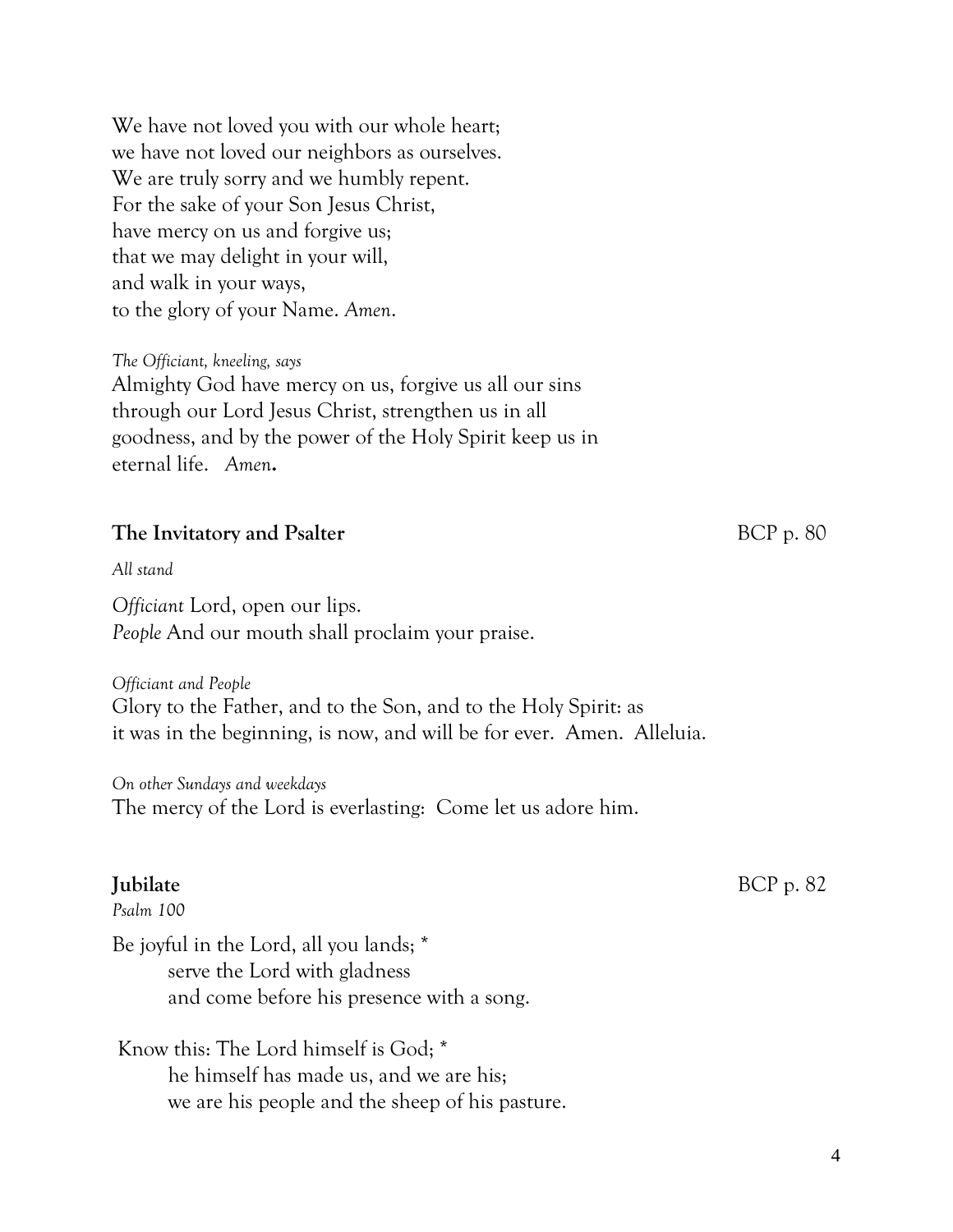Enter his gates with thanksgiving; go into his courts with praise; \* give thanks to him and call upon his Name.

For the Lord is good; his mercy is everlasting; \* and his faithfulness endures from age to age.

*Please be seated for the Readings*

#### **The Psalm of the Day:** 116:1-8 BCP p. 759

*The leader to announce manner of recitation*

<sup>1</sup> I love the Lord, because he has heard the voice of my supplication, \* because he has inclined his ear to me whenever I called upon him. <sup>2</sup> The cords of death entangled me; the grip of the grave took hold of me; \* I came to grief and sorrow. <sup>3</sup> Then I called upon the Name of the Lord: \* "O Lord, I pray you, save my life." <sup>4</sup> Gracious is the Lord and righteous; \* our God is full of compassion. <sup>5</sup> The Lord watches over the innocent;  $*$ I was brought very low, and he helped me.  $6$  Turn again to your rest, O my soul,  $*$ for the Lord has treated you well. <sup>7</sup> For you have rescued my life from death, \* my eyes from tears, and my feet from stumbling. 8 I will walk in the presence of the Lord \* in the land of the living.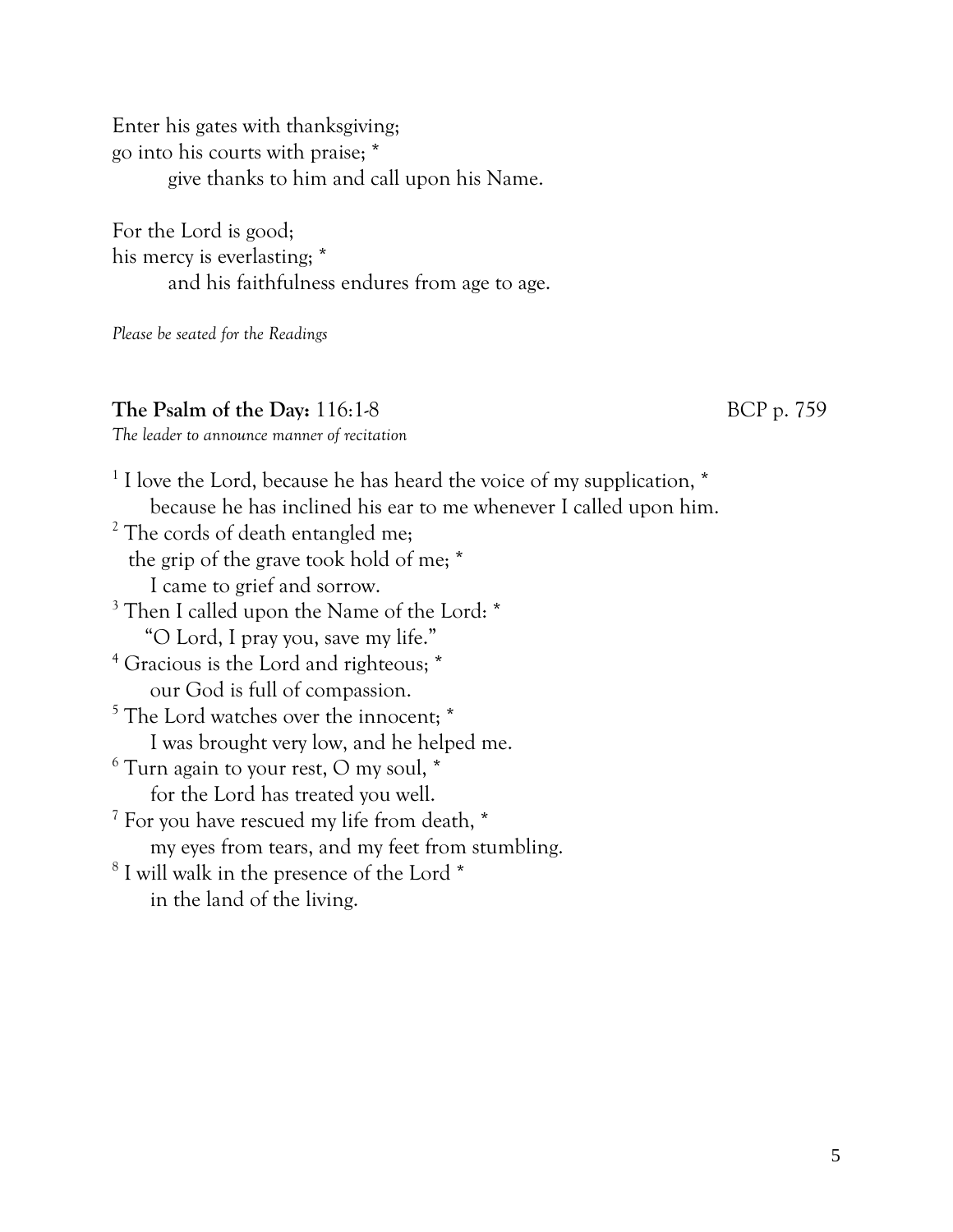#### **THE PROCLAMATION OF THE WORD**

**First Lesson:** Isaiah 50:4-9a *The Reader reads the Old Testament Lesson*

<sup>4</sup> The Lord God has given me the tongue of a teacher, that I may know how to sustain the weary with a word. Morning by morning he wakens—wakens my ear to listen as those who are taught.<sup>5</sup> The Lord God has opened my ear, and I was not rebellious, I did not turn backwards. <sup>6</sup> I gave my back to those who struck me, and my cheeks to those who pulled out the beard; I did not hide my face from insult and spitting.<sup>7</sup> The Lord God helps me; therefore I have not been disgraced; therefore I have set my face like flint, and I know that I shall not be put to shame;  $^8$  he who vindicates me is near. Who will contend with me? Let us stand up together. Who are my adversaries? Let them confront me. <sup>9</sup> It is the Lord God who helps me; who will declare me guilty?

*Reader:* Hear what the Spirit is saying to God's People. *Answer:* Thanks be to God

**Canticle 18** EOW p. 28-29

**A Song to the Lamb** *Dignus es Revelation 4:11; 5:9-10, 13*

Splendor and honor and royal power \* are yours by right, O God Most High, For you created everything that is, \* and by your will they were created and have their being; And yours by right, O Lamb that was slain, \* for with your blood you have redeemed for God, From every family, language, people, and nation, \* a royal priesthood to serve our God. And so, to the One who sits upon the throne, \* and to Christ the Lamb, Be worship and praise, dominion and splendor, \* for ever and for evermore.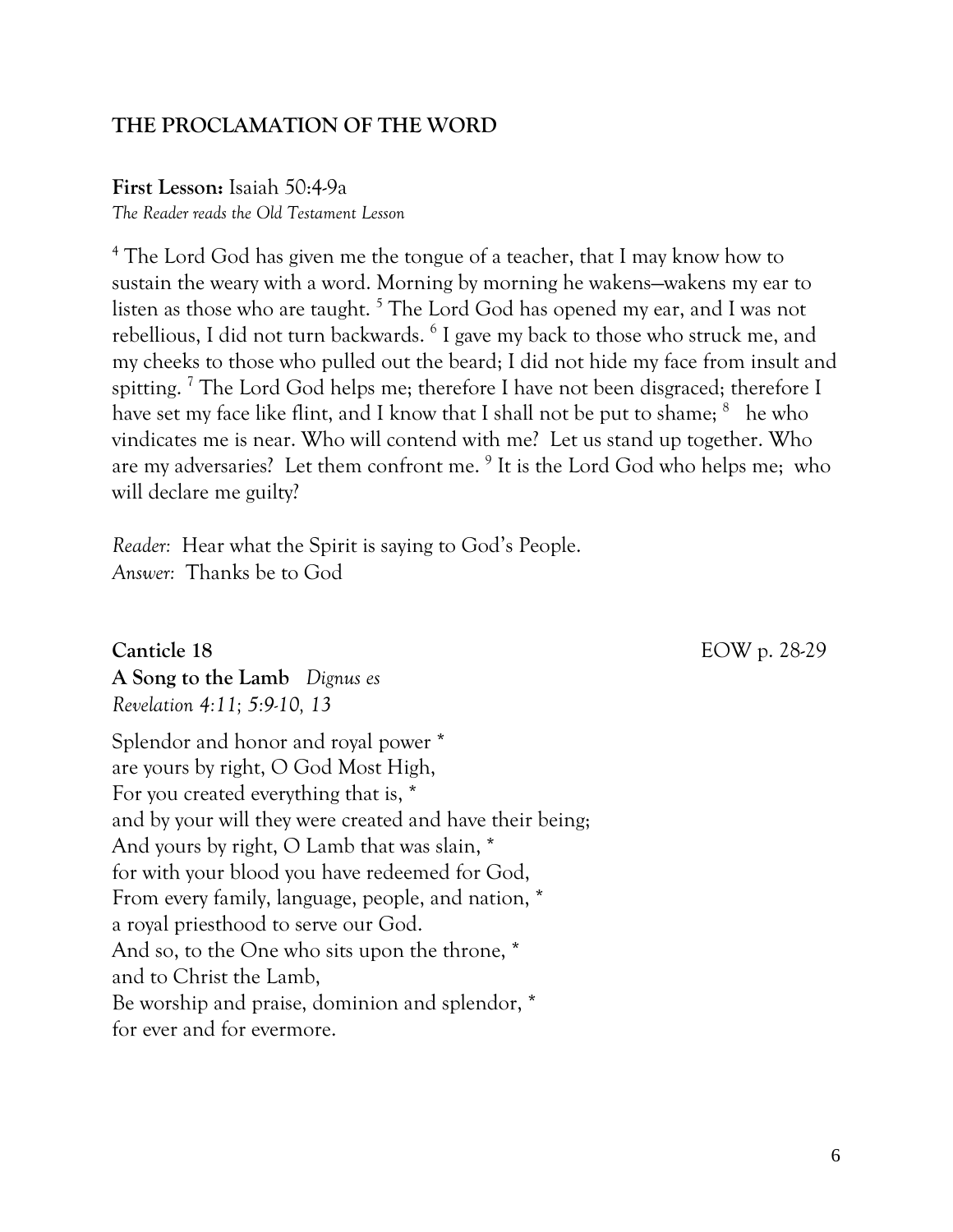*Officiant and People* Glory to the Father, and to the Son, and to the Holy Spirit: \* as it was in the beginning, is now, and will be for ever. Amen.

#### **Second Lesson:** James 3:1-12

*The Reader reads the Epistle*

 $1$  Not many of you should become teachers, my brothers and sisters, for you know that we who teach will be judged with greater strictness. <sup>2</sup>For all of us make many mistakes. Anyone who makes no mistakes in speaking is perfect, able to keep the whole body in check with a bridle. <sup>3</sup>If we put bits into the mouths of horses to make them obey us, we guide their whole bodies. <sup>4</sup>Or look at ships: though they are so large that it takes strong winds to drive them, yet they are guided by a very small rudder wherever the will of the pilot directs. <sup>5</sup>So also the tongue is a small member, yet it boasts of great exploits.

How great a forest is set ablaze by a small fire! <sup>6</sup>And the tongue is a fire. The tongue is placed among our members as a world of iniquity; it stains the whole body, sets on fire the cycle of nature, and is itself set on fire by hell. <sup>7</sup>For every species of beast and bird, of reptile and sea creature, can be tamed and has been tamed by the human species,  $^8$ but no one can tame the tongue—a restless evil, full of deadly poison.  $^9\text{With}$ it we bless the Lord and Father, and with it we curse those who are made in the likeness of God. <sup>10</sup>From the same mouth come blessing and cursing. My brothers and sisters, this ought not to be so.  $\frac{11}{10}$  Does a spring pour forth from the same opening both fresh and brackish water? <sup>12</sup>Can a fig tree, my brothers and sisters, yield olives, or a grapevine figs? No more can salt water yield fresh.

*Reader:* Hear what the Spirit is saying to God's People. *Answer:* Thanks be to God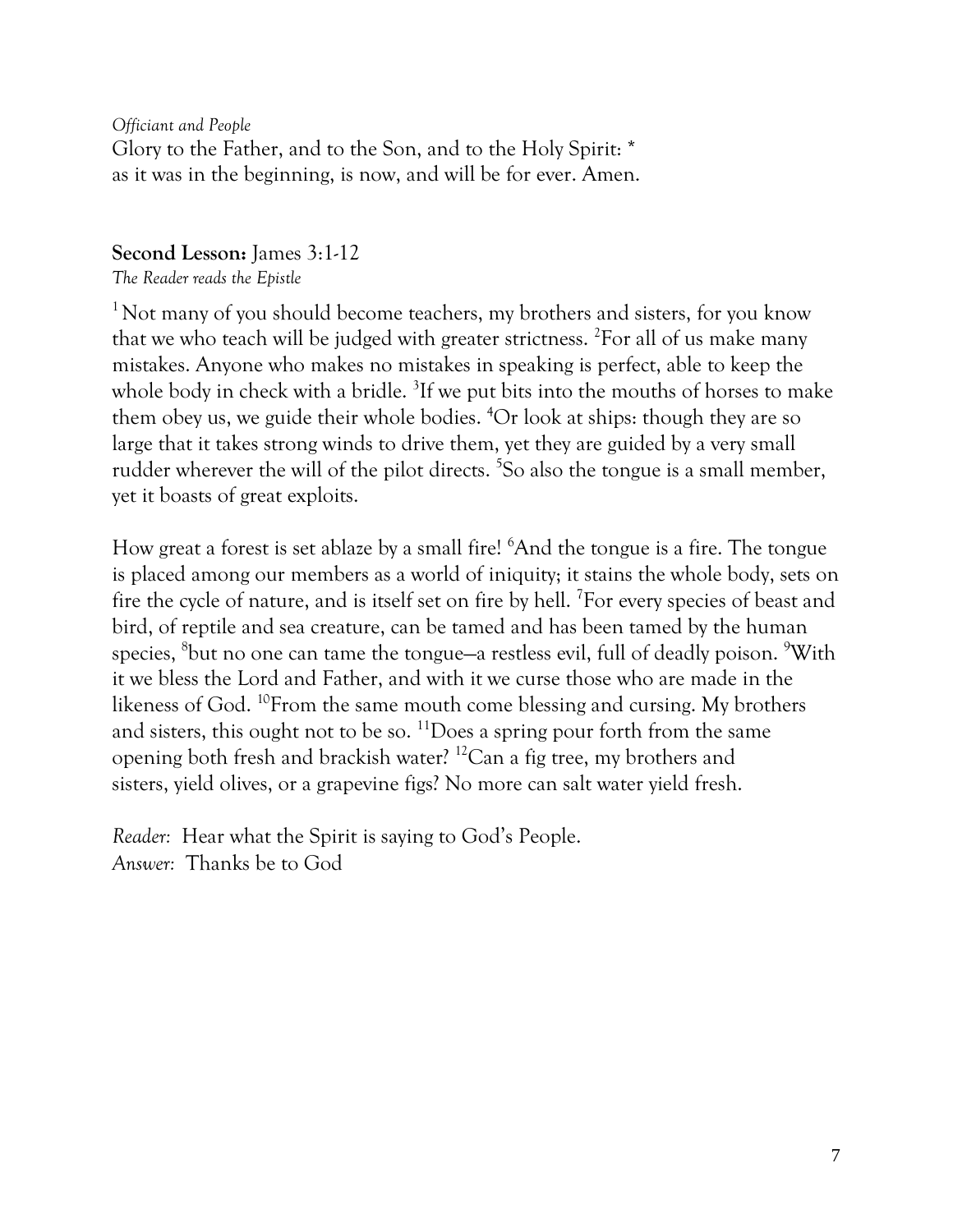### **Canticle N** EOW p. 37-38 **A Song of God's Love**

*1 John 4:7-11*

Beloved, let us love one another, \* for love is of God. Whoever does not love does not know God, \* for God is Love. In this the love of God was revealed among us, \* that God sent his only Son into the world, so that we might live through Jesus Christ. In this is love, not that we loved God but that God loved us \* and sent his Son that sins might be forgiven. Beloved, since God loved us so much, \* we ought also to love one another. For if we love one another, God abides in us, \* and God's love will be perfected in us.

*Officiant and People*

Glory to the Father, and to the Son, and to the Holy Spirit: as it was in the beginning, is now, and will be for ever. Amen.

### **Gospel Lesson:** Mark 8:27-38

*The Reader reads a lesson from the Gospel of Mark*

 $27$  Jesus went on with his disciples to the villages of Caesarea Philippi; and on the way he asked his disciples, 'Who do people say that I am?' <sup>28</sup>And they answered him, 'John the Baptist; and others, Elijah; and still others, one of the prophets.' <sup>29</sup>He asked them, 'But who do you say that I am?' Peter answered him, 'You are the Messiah.' <sup>30</sup>And he sternly ordered them not to tell anyone about him.

 $31$  Then he began to teach them that the Son of Man must undergo great suffering, and be rejected by the elders, the chief priests, and the scribes, and be killed, and after three days rise again. <sup>32</sup>He said all this quite openly. And Peter took him aside and began to rebuke him. <sup>33</sup>But turning and looking at his disciples, he rebuked Peter and said, 'Get behind me, Satan! For you are setting your mind not on divine things but on human things.'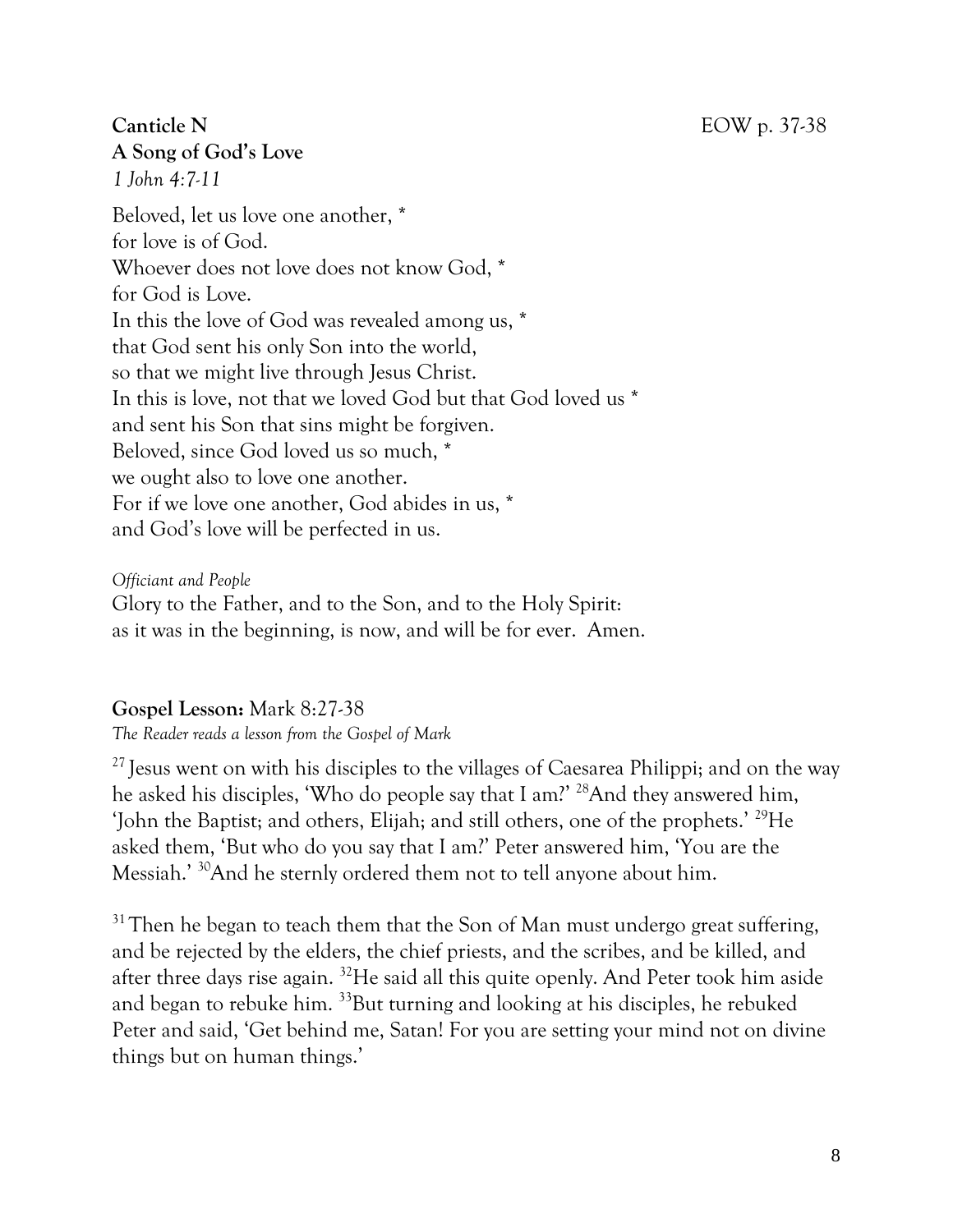<sup>34</sup> He called the crowd with his disciples, and said to them, 'If any want to become my followers, let them deny themselves and take up their cross and follow me. <sup>35</sup>For those who want to save their life will lose it, and those who lose their life for my sake, and for the sake of the gospel, will save it.  $^{36}$  For what will it profit them to gain the whole world and forfeit their life? <sup>37</sup>Indeed, what can they give in return for their life? <sup>38</sup>Those who are ashamed of me and of my words in this adulterous and sinful generation, of them the Son of Man will also be ashamed when he comes in the glory of his Father with the holy angels.'

*Reader:* Hear what the Spirit is saying to God's People. *Answer:* Thanks be to God

**SERMON** *The Reverend Mark Jefferson, PhD*

#### **THE CREED AND THE PRAYERS**

#### **The Apostles' Creed** BCP p. 96

*Officiant and People together say, all standing* 

I believe in God, the Father almighty, creator of heaven and earth. I believe in Jesus Christ, his only Son, our Lord, He was conceived by the power of the Holy Spirit and born of the Virgin Mary. He suffered under Pontius Pilate, was crucified, died, and was buried. He descended to the dead. On the third day he rose again, He ascended into heaven, and is seated at the right hand of the Father. He will come again to judge the living and the dead. I believe in the Holy Spirit, the holy catholic Church, the communion of saints, the forgiveness of sins, the resurrection of the body, and the life everlasting. Amen.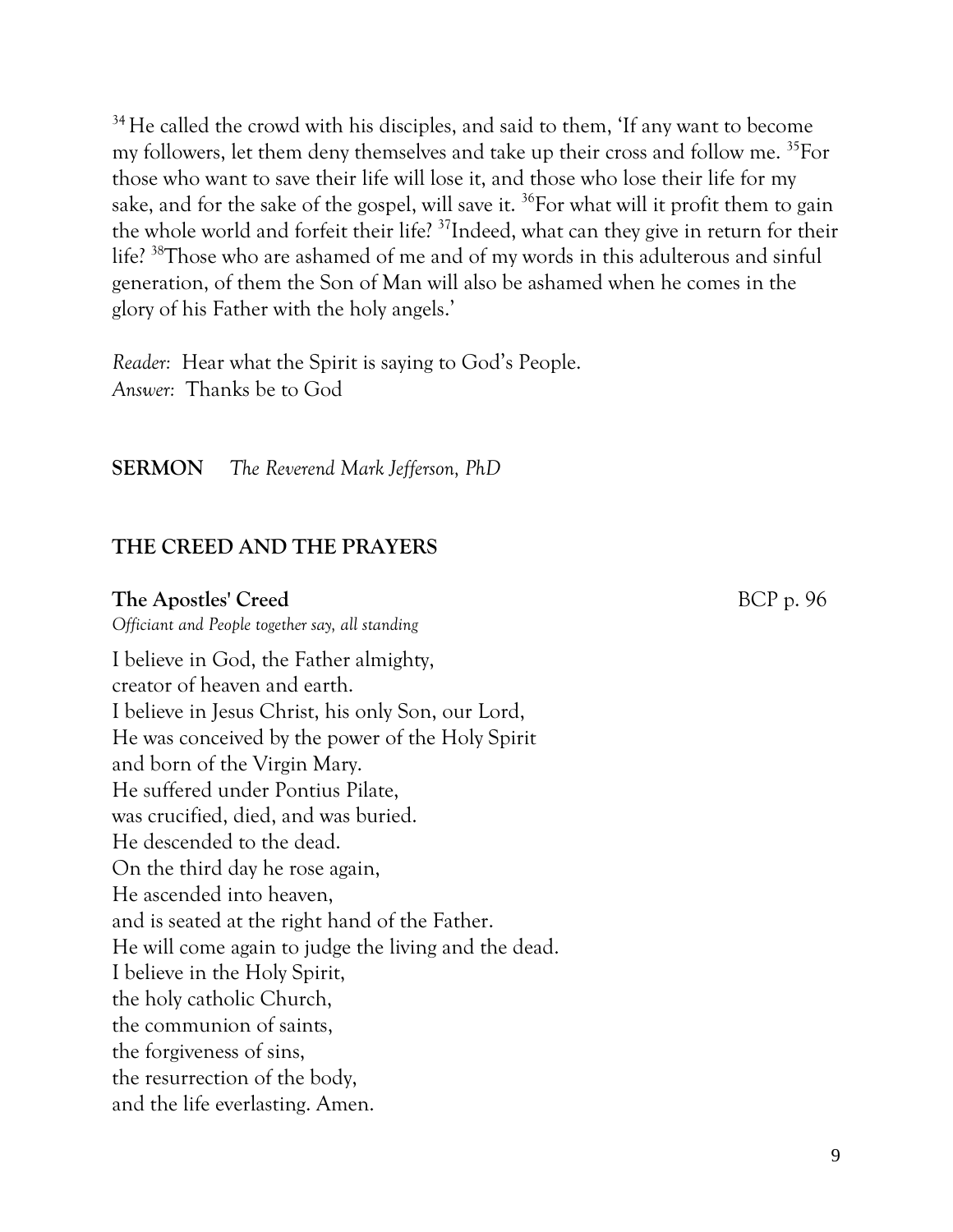#### **The Lord's Prayer** BCP. p. 97

*The people stand or kneel*

*Officiant and People*  Our Father in heaven, hallowed be your Name, your kingdom come, your will be done, on earth as in heaven. Give us today our daily bread. Forgive us our sins as we forgive those who sin against us.

Save us from the time of trial, And deliver us from evil. For the kingdom, the power, And the glory are yours, Now and for ever. Amen.

#### **Suffrage A** BCP p. 97

- V. Show us your mercy, O Lord;
- R. And grant us your salvation.
- V. Clothe your ministers with righteousness;
- R. Let your people sing with joy.
- V. Give peace, O Lord, in all the world;
- R. For only in you can we live in safety.
- V. Lord, keep this nation under your care;
- R. And guide us in the way of justice and truth.
- V. Let your way be known upon earth;
- R. Your saving health among all nations.
- V. Let not the needy, O Lord, be forgotten;
- R. Nor the hope of the poor be taken away.
- V. Create in us clean hearts, O God;
- R. And sustain us with your Holy Spirit.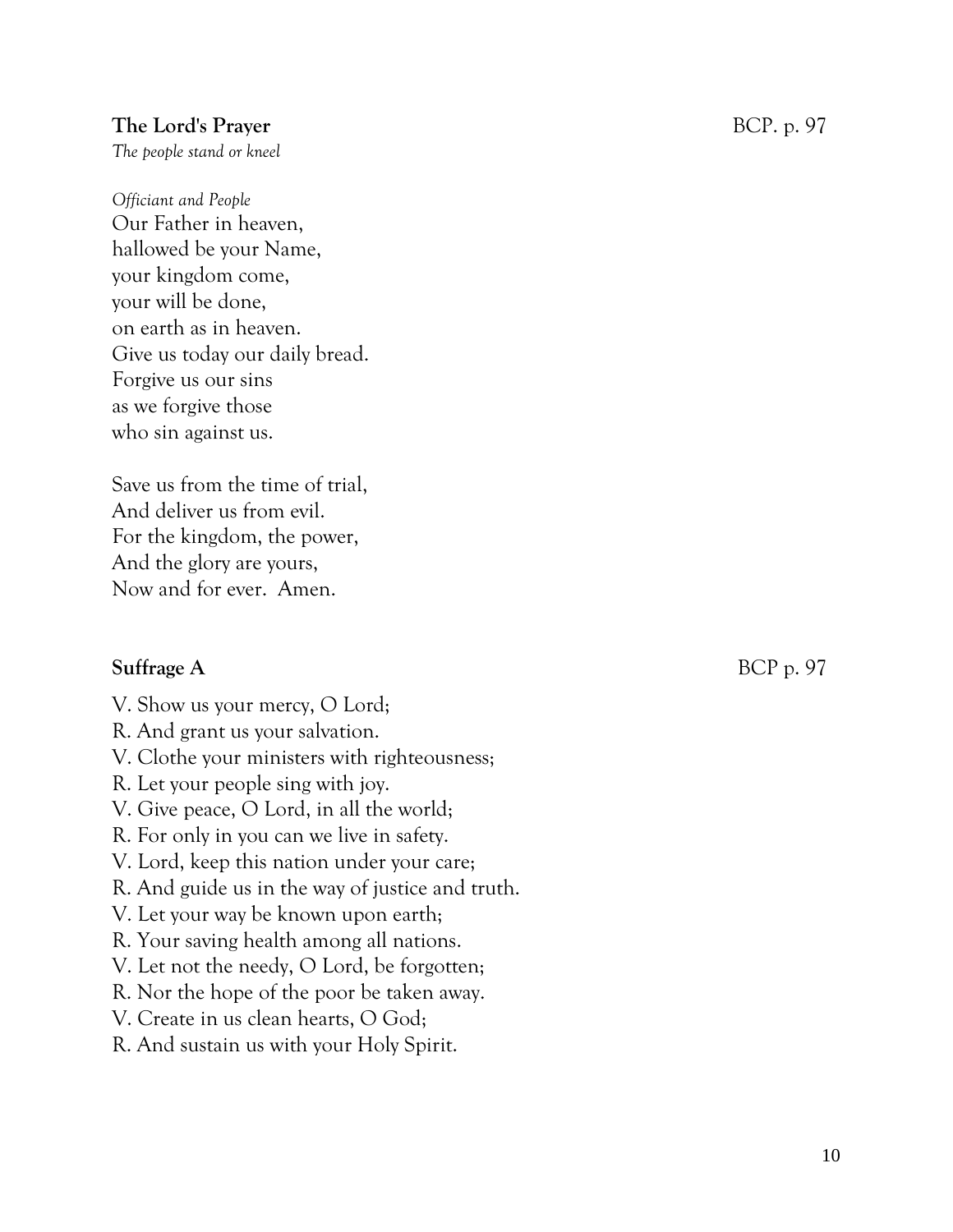#### *The Officiant and People then says the following Collects*

#### **The Collect of the Day***, said in unison*

O God, because without you we are not able to please you, mercifully grant that your Holy Spirit may in all things direct and rule our hearts; through Jesus Christ our Lord, who lives and reigns with you and the Holy Spirit, one God, now and for ever. Amen.

#### **The Diocesan Collect***, said in unison*

Gracious God, through the movement of your Holy Spirit, strengthen us here at St. Paul's by-the-Sea and in the Diocese of Easton as an inviting and welcoming people; receive our worship, nurture our life in Christ that we may evermore faithfully serve all your people, both near and far; this we pray through Jesus Christ our Lord. Amen*.*

#### **Clergy Search Prayer***, said in unison*

Gracious God, we are reminded of your gifts in and for all the children of the Church. Call on us now; use us, in service of your whole Church. As we work to call a new pastor to our congregation, may your Holy Spirit lead us to discern the gifts we seek and see those gifts clearly in candidates you are sending us. In our communications, interviews and meetings with them, may we find ourselves once again who we sorely are in Christ Jesus, stewards of your many gifts. Amen.

#### **The Prayers of the People Form III** BCP p. 387

*The Leader and People pray responsively*

Father, we pray for your holy Catholic Church; *That we all may be one.*

Grant that every member of the Church may truly and humbly serve you; On the **Diocesan Cycle of Prayer** we give thanks for the witness of God's people at Christ Church, I.U., Worton, and for the faithful service of the lay leadership. On our **Local Faith Communities Prayer Cycle**: Church of Christ, Berlin *That your Name may be glorified by all people.*

We pray for Santosh, our Bishop and all bishops, priests, and deacons; *That they may be faithful ministers of your Word and Sacraments.*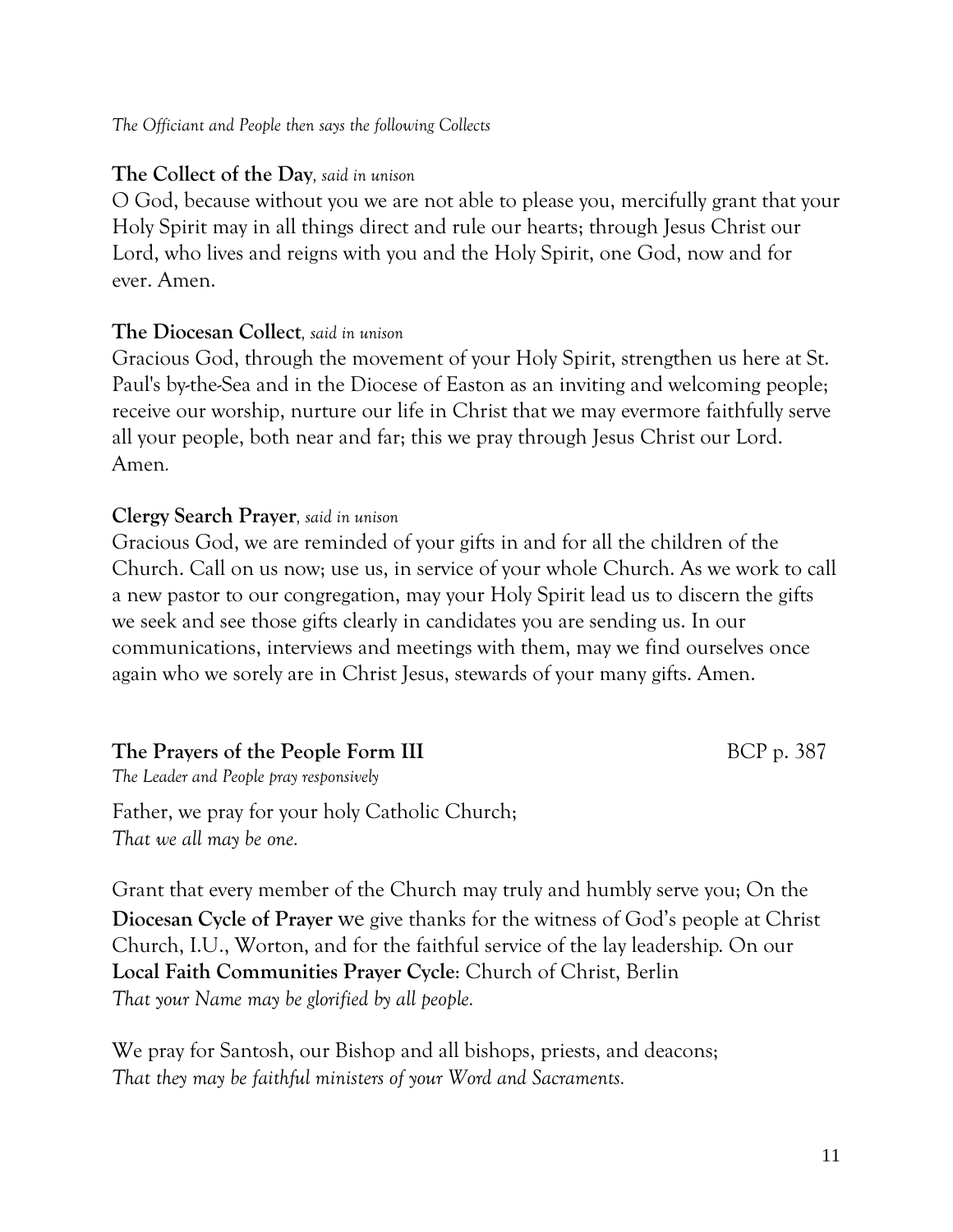We pray for all who govern and hold authority in the nations of the world; *That there may be justice and peace on the earth.*

Give us grace to do your will in all that we undertake; *That our works may find favor in your sight.*

Have compassion on those who suffer from any grief or trouble, especially those on our prayer list; *That they may be delivered from their distress.*

Give to the departed eternal rest; *Let light perpetual shine upon them.*

We praise you for your saints who have entered into joy; *May we also come to share in your heavenly kingdom.*

We pray for those celebrating birthdays this week, especially Colby Connor, and those celebrating anniversaries.

Let us pray for our own needs and those of others. *Silence*

*The Bishop has asked that we pray the following two prayers:*

#### **The Prayer for Peace** BCP p. 815

Eternal God, in whose perfect kingdom no sword is drawn but the sword of righteousness, no strength known but the strength of love: So mightily spread abroad your Spirit, that all peoples may be gathered under the banner of the Prince of Peace, as children of one Father; to whom be dominion and glory, now and for ever. *Amen.*

#### **The Prayer for the Human Family** BCP p. 815

O God, you made us in your own image and redeemed us through Jesus your Son: Look with compassion on the whole human family; take away the arrogance and hatred which infect our hearts; break down the walls that separate us; unite us in bonds of love; and work through our struggle and confusion to accomplish your purposes on earth; that, in your good time, all nations and races may serve you in harmony around your heavenly throne; through Jesus Christ our Lord. *Amen.*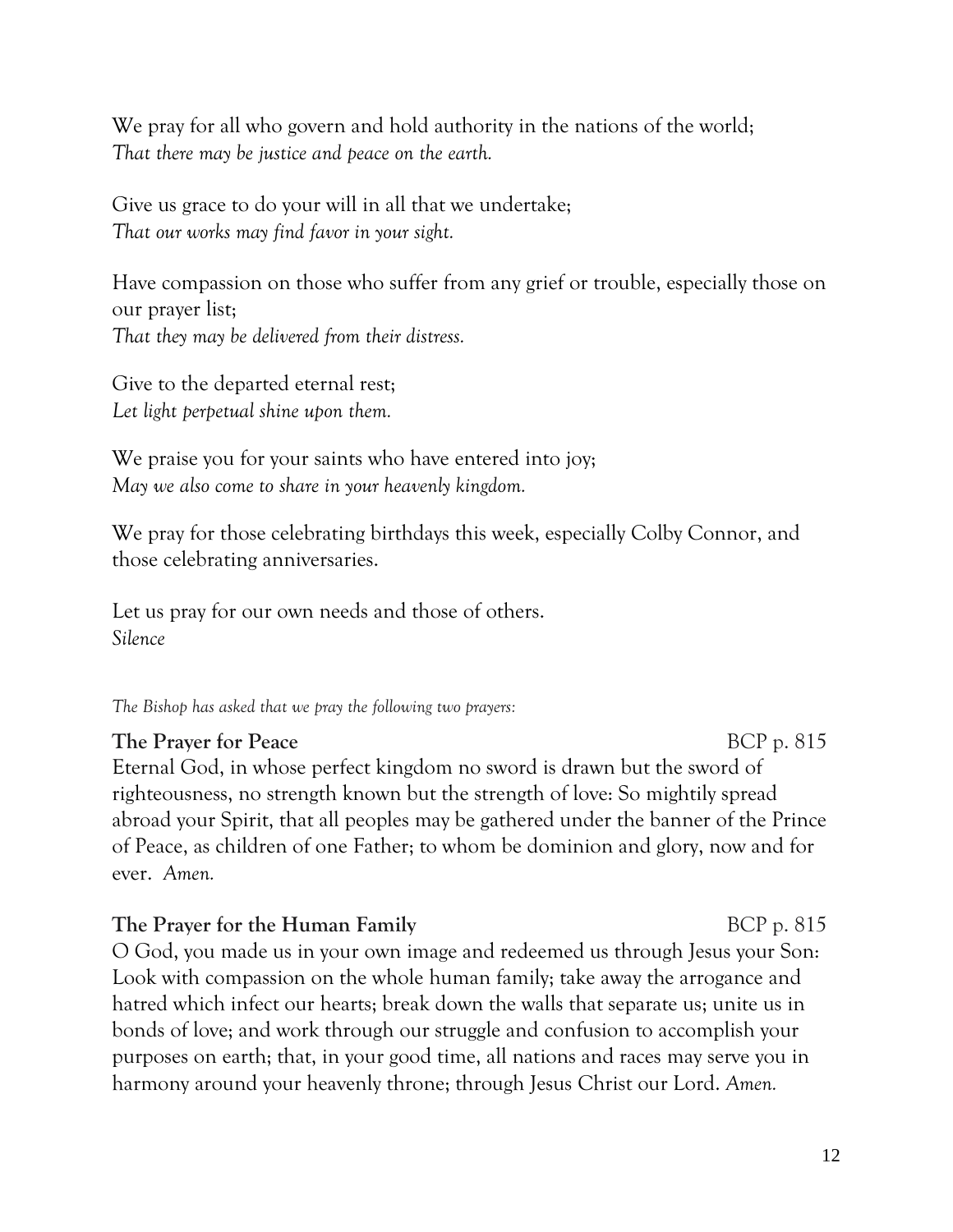We ask God to heal us, to show us the way to healing, to show us the way to be one nation under God, indivisible, with liberty and justice for all.

#### **A** Prayer for Mission BCP p.100

Almighty and everlasting God, by whose Spirit the whole body of your faithful people is governed and sanctified: Receive our supplications and prayers which we offer before you for all members of your holy Church, that in their vocation and ministry they may truly and devoutly serve you; through our Lord and Savior Jesus Christ. *Amen.*

1 I have decided to follow Jesus, I have decided to follow Jesus, I have decided to follow Jesus, No turning back, no turning back!

2 Though no one join me, still I will follow, Though no one join me, still I will follow, Though no one join me, still I will follow, No turning back, no turning back!

3 The world behind me, the cross before me, The world behind me, the cross before me, The world behind me, the cross before me, No turning back, no turning back!

#### **ANNOUNCEMENTS & OFFERING**

#### **The General Thanksgiving** BCP p. 101

*Officiant and People*

Almighty God, Father of all mercies, we your unworthy servants give you humble thanks

**Hymn** LEV 136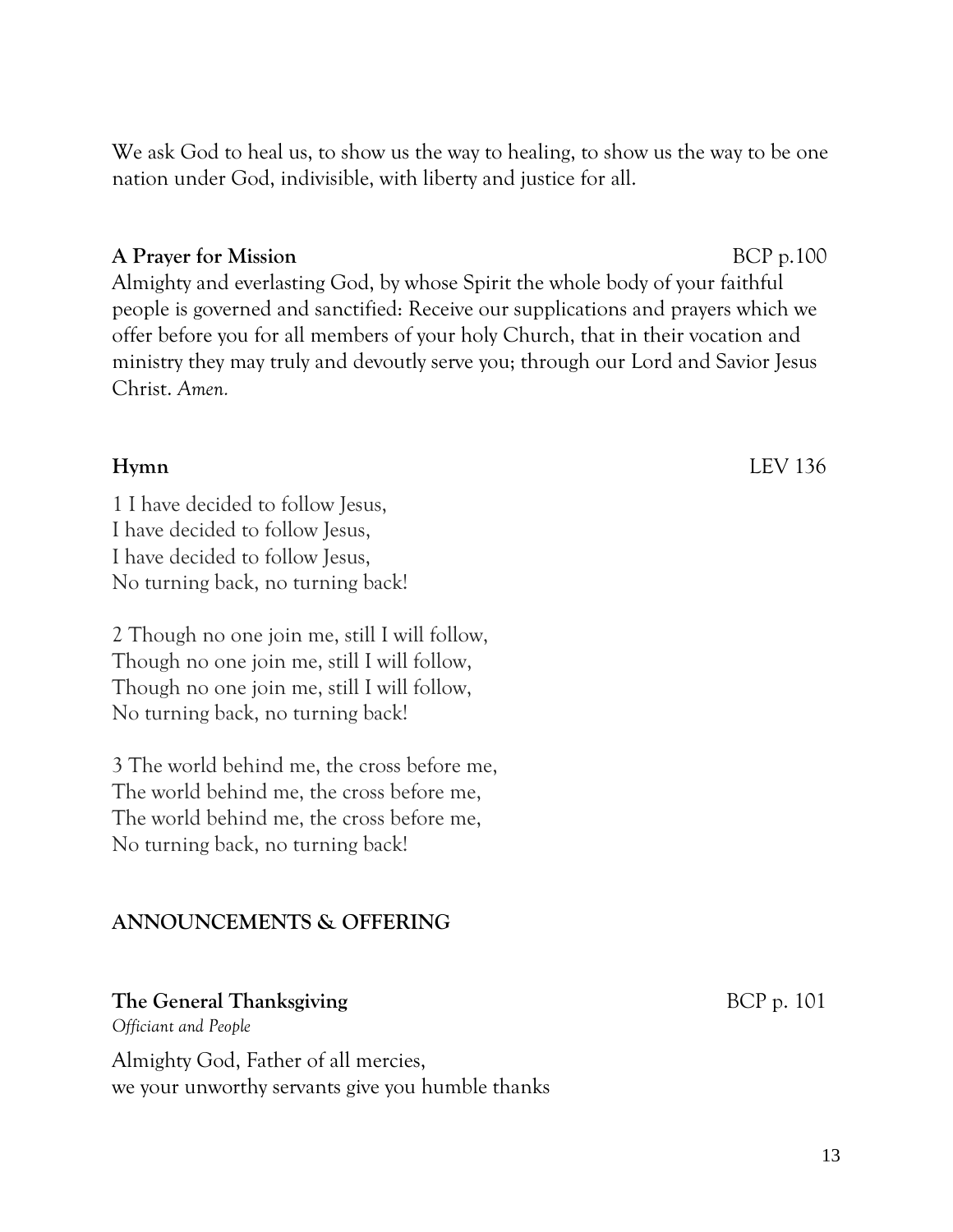14

for all your goodness and loving-kindness to us and to all whom you have made. We bless you for our creation, preservation, and all the blessings of this life; but above all for your immeasurable love in the redemption of the world by our Lord Jesus Christ; for the means of grace, and for the hope of glory. And, we pray, give us such an awareness of your mercies, that with truly thankful hearts we may show forth your praise, not only with our lips, but in our lives, by giving up our selves to your service, and by walking before you in holiness and righteousness all our days; through Jesus Christ our Lord, to whom, with you and the Holy Spirit, be honor and glory throughout all ages. *Amen.*

#### **A Prayer of St. Chrysostom** BCP p. 102

Almighty God, you have given us grace at this time with one accord to make our common supplication to you; and you have promised through your well-beloved Son that when two or three are gathered together in his Name you will be in the midst of them: Fulfill now, O Lord, our desires and petitions as may be best for us; granting us in this world knowledge of your truth, and in the age to come life everlasting. *Amen.*

*Then may be said Officiant:* Let us bless the Lord. *People:* Thanks be to God.

### **Closing Hymn** Hymnal 599

1 Lift every voice and sing till earth and heaven ring, ring with the harmonies of liberty. Let our rejoicing rise high as the listening skies; let it resound loud as the rolling sea.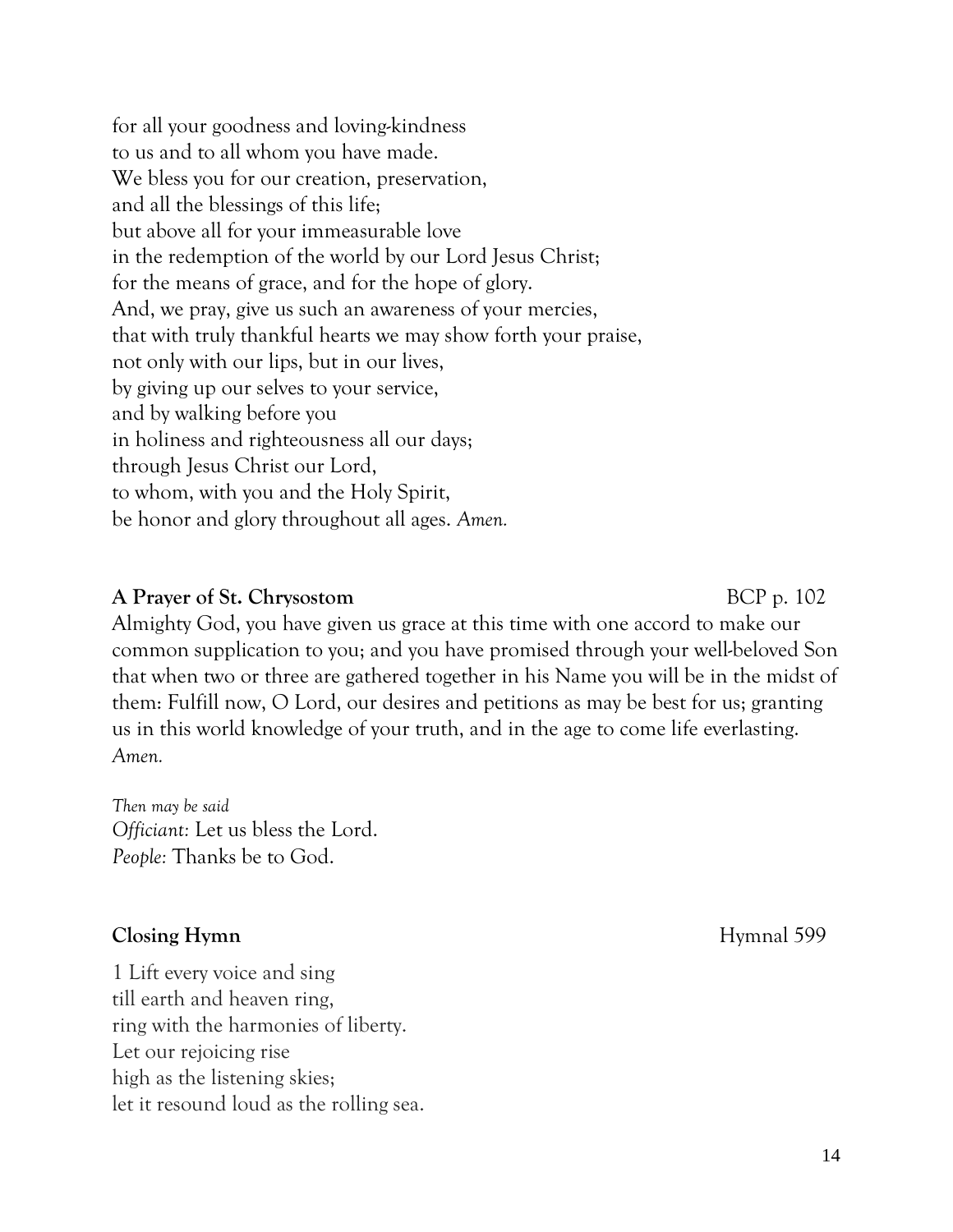Sing a song full of the faith that the dark past has taught us; sing a song full of the hope that the present has brought us; facing the rising sun of our new day begun, let us march on, till victory is won.

2 Stony the road we trod, bitter the chastening rod, felt in the days when hope unborn had died; yet, with a steady beat, have not our weary feet come to the place for which our parents sighed? We have come over a way that with tears have been watered; we have come, treading our path through the blood of the slaughtered, out from the gloomy past, till now we stand at last where the white gleam of our bright star is cast.

3 God of our weary years, God of our silent tears, thou who hast brought us thus far on the way; thou who hast by thy might led us into the light; keep us for ever in the path, we pray. Lest our feet stray from the places, our God, where we met thee; lest, our hearts drunk with the wine of the world, we forget thee; shadowed beneath thy hand may we for ever stand, true to our God, true to our native land.

#### **DISMISSAL**

*Officiant*

"Life is short. We don't have much time to gladden the hearts of those who walk this way with us. So, be swift to love and make haste to be kind."

― Henri-Frédéric Amiel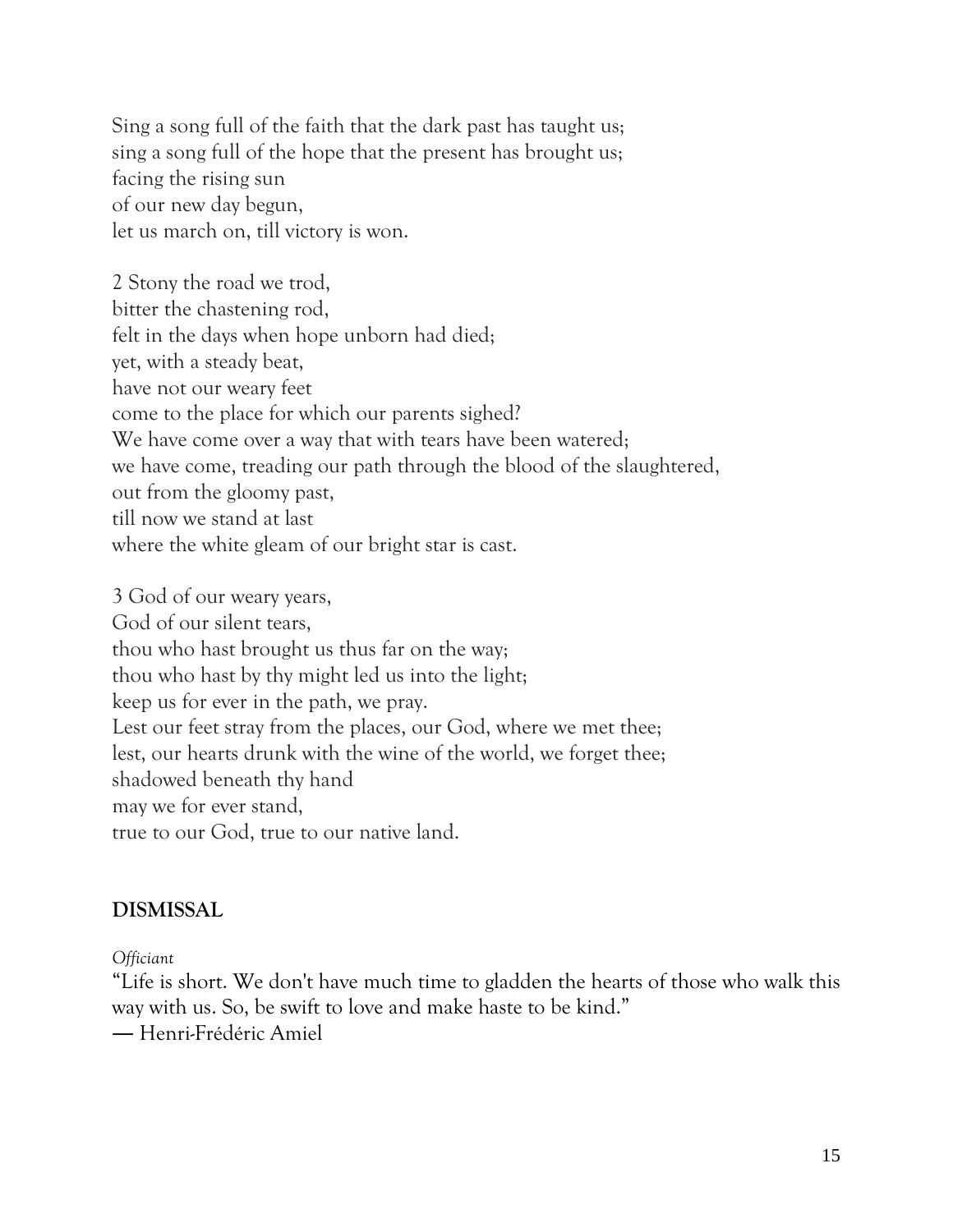## **Welcome to St. Paul's by-the-Sea Episcopal Church**

## **Prayer List**

Robbie Whittington Joyce, Cindy Dreslin, Kyle Harmon, Shirley Connor, Jose Cabrera, Ryan Fischer, Katlyn, David Warren, Letty Trimper Hurst, Rev. Penny Morrow, Fr. Joe Rushton, Connie Mayers, Doug Dryden, Brian Friedman, Grace, Fr. Ron Knapp, Delores Rothermel, Ronnie Skinner, Patricia Mulcahy, Randy Hastings, Gary Ballard, Hugh, Frank Candeloro, Jr.

## **This Week We Pray For ...**

Diocesan Cycle of Prayer: We give thanks for the witness of God's people at Christ Church, I.U., Worton, and for the faithful service of the lay leadership.

Local Faith Communities Prayer Cycle: Church of Christ, Berlin

Birthdays: Colby Connor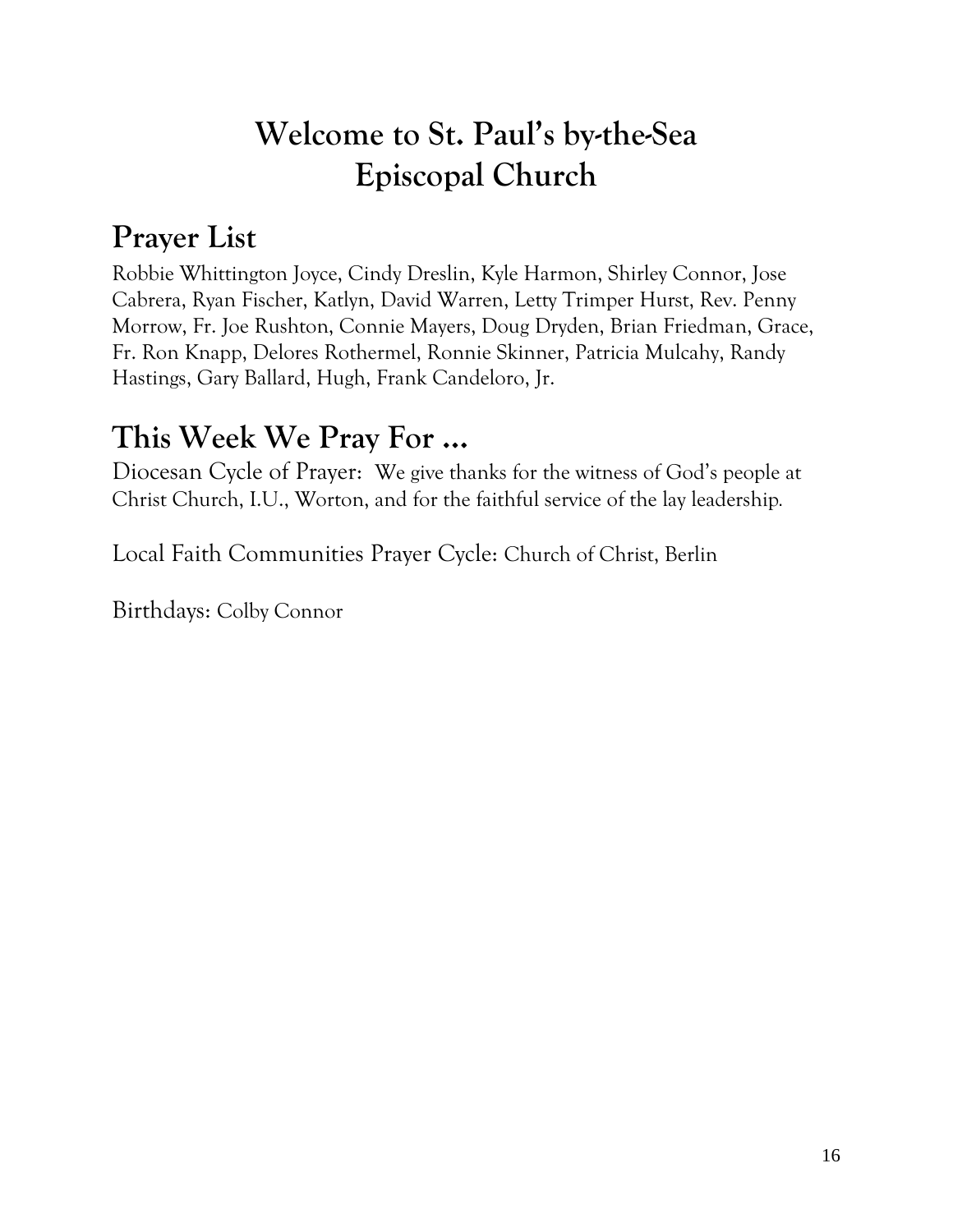## September 12th, 2021 – October 9th, 2021

| <b>Sun</b>                                                                                                                                                                                                                                                                     | <b>Mon</b>                                                               | <b>Tue</b>         | <b>Wed</b>       | <b>Thu</b>                                               | Fri                          | <b>Sat</b>     |
|--------------------------------------------------------------------------------------------------------------------------------------------------------------------------------------------------------------------------------------------------------------------------------|--------------------------------------------------------------------------|--------------------|------------------|----------------------------------------------------------|------------------------------|----------------|
| September 12<br><b>XVI Pentecost</b><br>10 am<br>Morning Prayer<br>w/ Rev. Mark<br>lefferson<br>In-Person &<br>Facebook                                                                                                                                                        | 4<br>15<br>16<br>17<br> 8<br>13<br><b>OC Bike Week</b>                   |                    |                  |                                                          |                              |                |
|                                                                                                                                                                                                                                                                                | <b>Vestry Mtg</b><br>5:30pm SPBTS                                        |                    |                  | <b>WC Work</b><br>Group Mtg.<br>10am at the<br><b>WC</b> |                              |                |
| September 19<br><b>XVII Pentecost</b><br>10 am<br>Holy Eucharist<br>w/ Rev. Dr. Frieda<br>Malcolm<br>In-Person &<br>Facebook<br>September 26<br><b>XVIII Pentecost</b><br>10 am<br>Morning Prayer<br>w/ Lay Worship<br>Leaders<br>In-Person &<br>Facebook<br>H <sub>2</sub> Oi | 20                                                                       | 21                 | 22               | 23                                                       | 24                           | 25             |
|                                                                                                                                                                                                                                                                                | H <sub>2</sub> Oi Week                                                   |                    |                  |                                                          |                              |                |
|                                                                                                                                                                                                                                                                                | Book Club 4pm<br>Via Zoom<br>27<br>Finance Comm.<br>Mtg. 5pm via<br>Zoom | 28                 | 29               | 30                                                       | October I<br>Sunfest Weekend | $\overline{2}$ |
| October 3                                                                                                                                                                                                                                                                      | $\overline{\mathbf{4}}$                                                  | 5                  | $\boldsymbol{6}$ | $\overline{7}$                                           | 8                            | 9              |
| <b>XVIII Pentecost</b><br>10 am<br>Holy Eucharist<br>w/ Rev. Dr. Frieda<br>Malcolm<br>In-Person &<br>Facebook                                                                                                                                                                  | <b>Endless Summer Cruisin</b>                                            |                    |                  |                                                          |                              |                |
|                                                                                                                                                                                                                                                                                |                                                                          | Staff Mtg.<br>Noon |                  |                                                          |                              |                |

**Shepherds Crook** is open on Mondays, Tuesdays, Thursdays and Saturdays in DeWees Hall from 10am to Noon, serving free dry food goods. On Saturdays the NOEL Community will provide free carry out lunches.